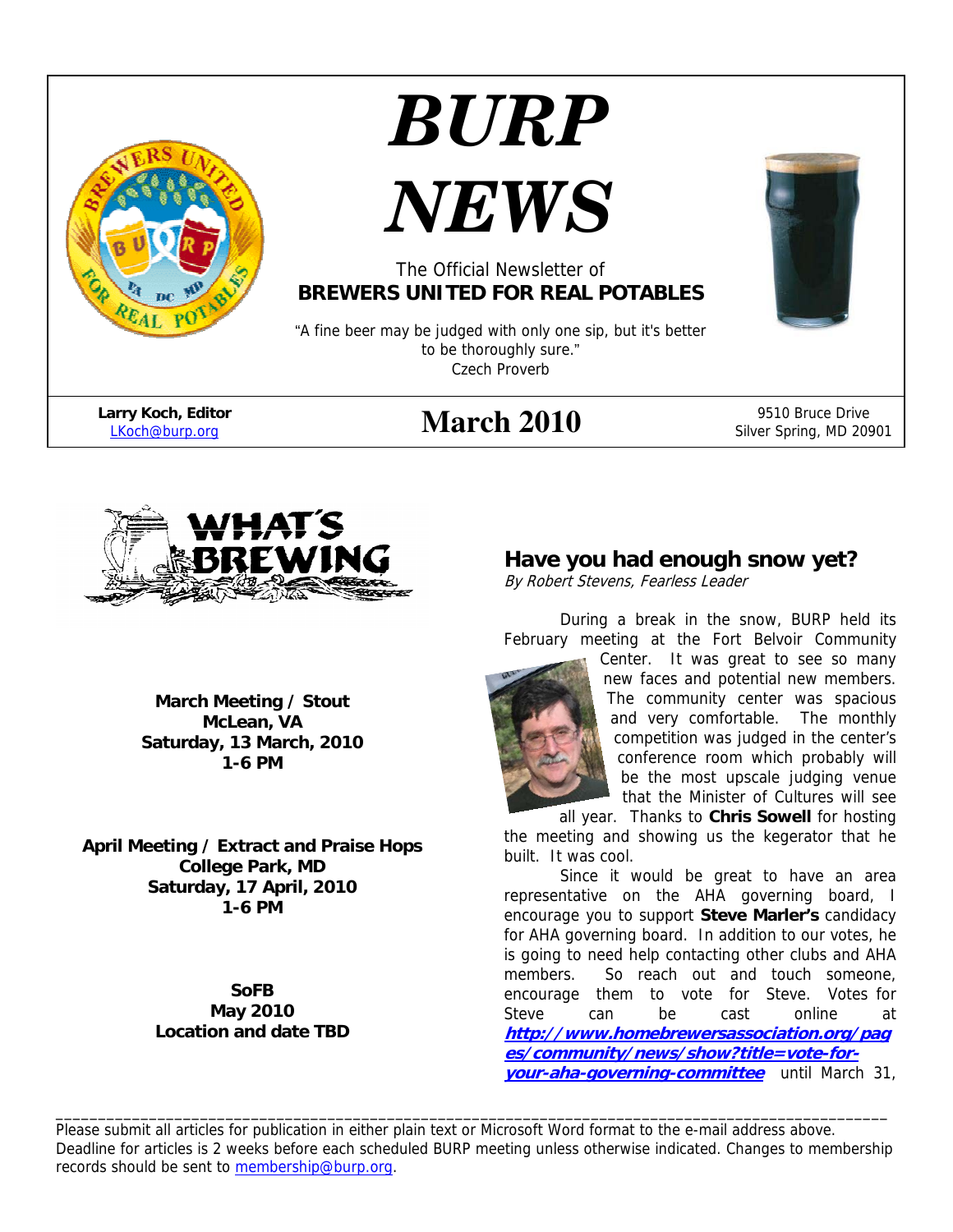2010. Also, in order to conduct a viable campaign, Steve still needs an appropriate campaign slogan. My campaign slogan suggestion is "Proven leadership: good beer". Email your suggestions to marler@burp.org.

**Bill Ridgely** is coordinating this year's club Brew Your Own subscription drive. If you are interested in a half price subscription to the magazine, talk to Bill.

 At High noon before the March BURP meeting, there will be a BURP board meeting. The agenda will include reviewing the benefits of becoming a nonprofit organization. You are welcome to come but there will be limited time for member's comments. We have a lot to cover and I want to get finished so I can taste the good beers at the monthly meeting before they are gone.

 Speaking of the **March meeting**, when Rick and Christine agreed to host the March BURP meeting, no one anticipated the snow and winter that we have had. Rick and Christine's back yard is still half frozen and very wet. Think of a bog. There is no way it is going to be dry enough for us to use during the BURP meeting. Since we want to **leave no trace,** we need to take the following steps at the March meeting:

- **1. Police tape will be placed along front driveway and yard to keep people off the grass.**
- **2. Police tape and barriers to keep people on our very small back porch.**
- **3. Beer served downstairs.**
- **4. Food served upstairs.**

Looking forward to seeing you at the meeting and drive safely

Robert

## **Febrewary Meeting Report**

By Mike Horkan

The BURP meeting on February  $27<sup>th</sup>$  was held at a new location for most members, on the grounds of Fort Belvoir, VA. Google and GPS systems did not work to find the meeting spot since it was being held on a military base, rather by using ADC maps you had an easier time finding it. This was a great venue to hold a winter meeting. A big round of applause needs to go out to **Chris Sowell** who lined it up for us. There was a fully stocked kitchen, in terms of a

microwave and stove to heat up dishes, as well as a refrigerator, sink, etc. And there was a room off to the side where the judges could judge the beers without being distracted by the others members.

 The category we judged this month was #10- American Ales. We all had high hopes that our beers would win a ribbon, only to learn in eager anticipation at the end of the meeting that  $1<sup>st</sup>$  place,  $2<sup>nd</sup>$  place and  $3<sup>rd</sup>$  place were all awarded to **Mel Thompson**, who wasn't even at the meeting.

 Even though attendance was down a bit as compared to most meetings, there were a lot of new faces including military people from the base who were interested in learning more about the art of home brewing. Many of them had done tours of duty in Iraq and Afghanistan, two dry countries.

 A couple of new members I had a chance to speak with included **Royden Henry** who was attending his first BURP meeting and brought one of his homebrews for us to try, and Dot's sister, **Stella**. For all you members who didn't make it, even the Bentley was there.

 Prizes for the BURP raffle included five bottles of Williamsburg Ale Werks. While the food table was not as grand as at most meetings, there were a lot of delicious items on it including Tapenade with Anchovies brought by **Mike Bucher.** 

During the meeting we learned that the club is planning a bus trip down on the Brew Ridge Trail scheduled for May, where Starr Hill, Blue Mountain and Devil's Backbone are located. Thirty miles to the south of Devil's Backbone in Lynchburg is the Jefferson Street Brewing, an excellent brewpub/restaurant attached to the Craddock Terry Hotel. Perhaps we can also include it on the itinerary too, hitting Lynchburg first then coming back up Rt. 29 and hitting the other three?

 Other things we learned at the meeting was that we are soon to have a PayPal account set up for us to more conveniently pay our membership dues, and **Steve Marler** presented his platform in his quest to become a member of the Brewers Association Board of Directors. Anyone who is a member of the AHA, please go to their web site and vote for Steve. One of the things he mentioned that he will be working on if he were to become a member of the board is the legalization of shipping homebrew thru the mail. Last but surely not least, planning will soon be underway for the MASHOUT, which is scheduled for August 20-22 this year.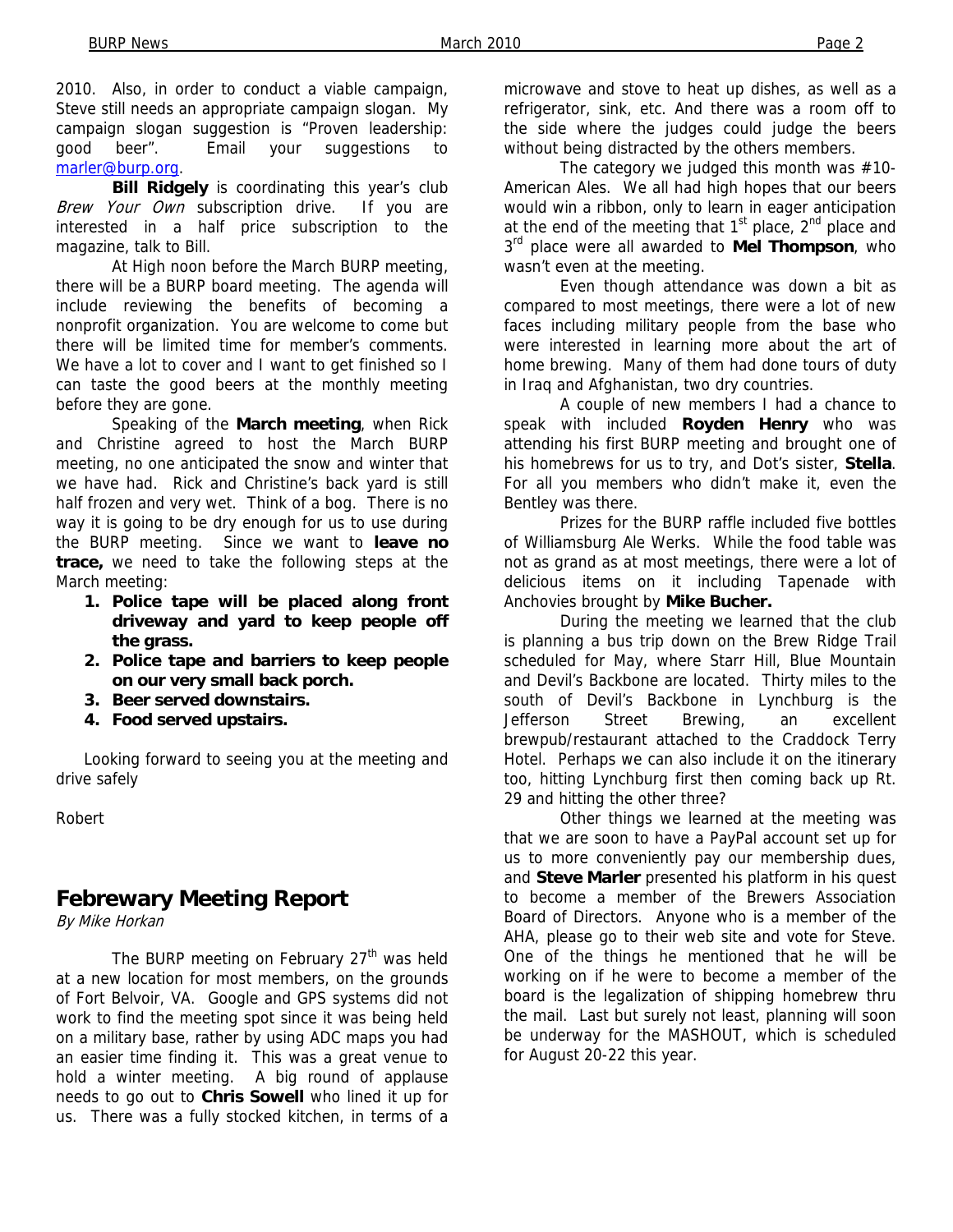#### **WTF? A Brewing Tip From Melo**

By Mel Thompson

 Yeast and s-loads of it! I always make sure, when I buy a vial or smack pack of yeast, that I get



the freshest available. They are dated and the more recent the better – more live yeasties. Don't believe that you can just dump that vial or smack pack into your 5 gallons of wort and always get satisfactory fermentation. Build up that yeast population by making a starter. The proper size of a starter is

important for optimum yeast growth. I start with 450 ml of wort to which I add the packaged yeast for a total starter volume of approximately 500 ml. For the initial starter, I use filtered water with 2  $\frac{1}{2}$  oz of dry malt extract (DME). No matter the size of the starter, I use 2 ½ oz/ 500 ml. So a 2 liter starter would require 10 oz of DME.

 If I am making a 10 gallon batch, I make a bigger starter by stepping up the original starter. This requires more time and planning as you will need to let the original 500 ml starter finish (several days) and then "bump" it up with more fresh wort. The rule of thumb is an increase of 4 – 10 fold. So, I would typically transfer the original 500 ml starter to a 2 liter flask or vessel for the second build up. Wallah, you have enough yeast for 10 gallons today and another 10 gallons next weekend figuring 500 ml/5 gallons of wort (more is preferable for a lager). By building my yeast through starters and then harvesting yeast slurry from newly fermented beer when I rack it, I generally get 5+ batches out of a single package of commercial yeast.

 As an example of yeast conservation (actually, it's my Scottish blood), I started my brewing season with a vial of White Labs Ringwood yeast and made 40 gallons of 5 different English ales. I gave some slurry to Bill Newman who made 10 or more gallons and he gave some of his slurry to Pete Ryba



and Steve Marler who each made 10+ gallons. The yeast expense, including the cost of the DME for the initial starter, was about 10 cents per gallon. Beers made with that yeast took at least 2 of the 3 medals, and possibly all 3, at the BURP Real Ale competition. Steve

Marler couldn't remember if his winning beer used that yeast or another as he split some batches.

 Having flasks of fresh, active yeast in the house is incentive to brew more beer. It can be stored for several weeks in a refrigerator with an airlock if you aren't going to brew right away. It's a terrible thing to waste one's yeast!

#### **BURP 10 and 20 Years Ago**

Compiled By Bill Ridgely

#### **20 Years Ago, Mar 1990**

 Since the March 1990 BURP meeting was scheduled for March 17, St Patrick's Day, it made sense to declare the meeting a St Paddy's Day party. And since BURP's dear departed founding father **Dan McCoubrey** was an Irishman who threw a huge party every year on the occasion, it was decided that the club would honor Dan's memory by declaring the event the 1st Dan McCoubrey Memorial St Patrick's Day Party. In addition, Dan always cooked a batch of his famous "Irish Stew for 100" for the occasion, so BURP decided to hold an Irish Stew competition in Dan's honor. But that wasn't all. Unbeknownst to those attending, BURP member **Dick Roepke** had rescued a full case of Dan's last batch of homebrewed stout (the only beer style that Dan brewed) from Dan's house following his untimely passing in 1985, and he had been holding onto it for a special occasion. So, what better way to honor the man's memory but to toast him during the meeting with his own homebrew! And to put the icing on the cake, the meeting was held at the home of BURP founders and luminaries **Chuck & Helen Popenoe** in Bethesda, MD. So, it was preordained that this meeting was going to be a memorable event, despite the fact that cold, rainy weather drove everyone indoors. Speaking of luminaries, one of the attendees was none other than **Jerry Bailey**, whose Old Dominion Brewing Co was just about to fire up its kettles in Ashburn, VA. The first brew was scheduled for the following month with first release of the flagship "Dominion Lager" in May. Jerry kindly contributed some Old Dominion breweriana to the club raffle. The smell of Irish Stew (there were 8 entries in the competition) wafted through the house, and Pops and his musician friends kept things festive with Irish tunes throughout the day. At the appointed meeting time, Dick hauled out the case of beer, and it was a wonderful moment! The beer had held up fairly well. It was just as strong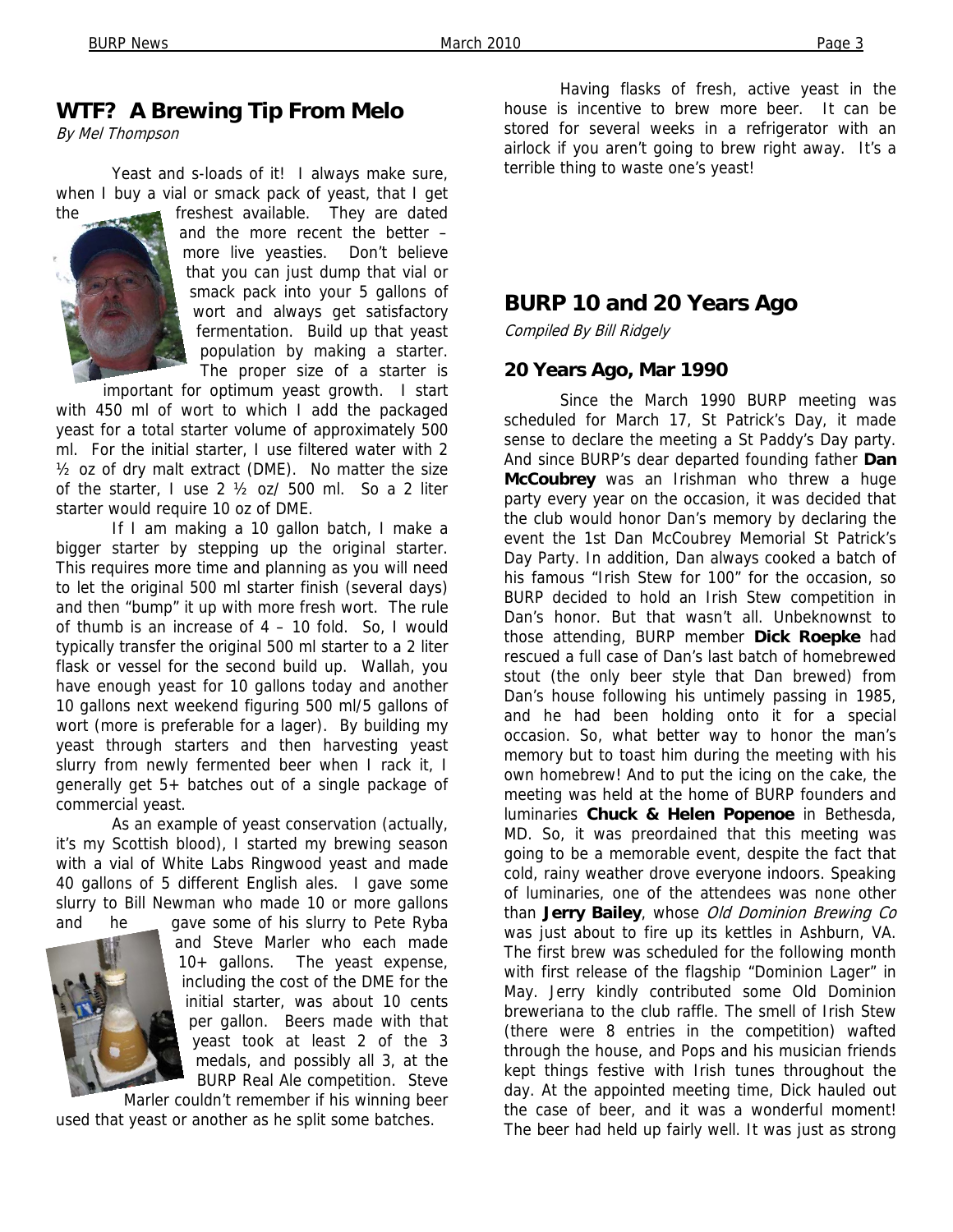and dark (and full of sediment) as many of us had remembered from back in the day. A toast was made to not only Dan but the other members who had passed on over the years - **George Burgess**, **Phil Angerhofer**, and **Aage Becker**. And Dan's stout wasn't the only one brought out at the meeting. A number of BURPers contributed their own interpretations. Especially memorable was **Howard & Emily Michelsen's** "Brew of the Month" stout, made from ingredients provided by the club. **Phil Hugill**  also brought some of his 2nd place stout from the BURP Stout Competition held the month previous. At the end of the day, the results of the stew competition, judged by all present, were announced. The winners, in very close voting, were **Erik & Laraine Henchal**, who took home a nice variety pack of Irish beers. It was a fine day, and we all seemed to feel Dan's presence smiling down on us (with, of course, a homebrewed stout in his hand).

 The March 1990 issue of BURP News kicked off with two columns by **Otto Gemutlichkeit**, editor **Erik Henchal's** German bräumeister alter ego. The first covered the history of (and description of the various substyles) of Bockbier, the club's theme for the upcoming April meeting. Otto then followed with his monthly troubleshooting column, "Better Beer Starts Here", this time focusing on reasons for boiling wort, techniques for clarifying hazy beer, and the beneficial effects of lagering (which also tied in with the 2nd subject). Recipes were prevalent in this newsletter. Featured were the 1st place stout recipe from the Feb competition (courtesy of **Rob Brooke**), the "Four Week Surprise Ale" recipe (February's "Brew of the Month") and an additional "Expeditious Ale" recipe from **Alex Kampf**, and (in the non-beer category) another of the occasional re-printings of **Dan McCoubrey's** "Irish Stew for 100" recipe. Pub Guide Project coordinator **George Rivers** contributed his latest update, this time covering the DC area's best Irish pubs. And, finally, **Jim Dorsch's** "Whole BURP Catalog" covered the publication of **Fred Eckhardt's** new book, Essentials of Beer Styles, a recent attempt by **Fritz Maytag** and colleagues from Anchor Brewing Co to brew an ancient Sumerian beer recipe, the origins of the sport "hashing" (whose competitors refer to themselves as "drinkers with a running problem"), and lastly, the origin of the term "scot free" (ask me at the next BURP meeting).

#### **10 Years Ago, Mar 2000**

 The March 2000 BURP meeting, held on the 25th at *Chamdo Billiards & Brewing* in Herndon, VA, was a combined meeting of BURP and two sister

clubs, the Herndon Wort Hogs and the MALT club operating out of Bowie, MD. This was a rare "bring beer but not food" meeting as all food was catered by Chamdo, a sister pub to Bardo Rodeo in Arlington. Attendees were given a price break on all **Bardo** beers, which were served at both establishments. The monthly club competition featured lagers (except for Bock, Fest, and Pilsner, all of which were covered by other competitions). A fine time was had by all despite the fact that the food came out a bit late, and the libations had been flowing for quite sometime before attendees were able to soak up some of the beer with food. The photos from the meeting, which can be viewed at http://burp.org/meetings/200003.htm, show a number of very happy individuals. The lager competition was judged by **Wendy Aaronson**, **A.J. DeLange**, and **Mike McGuire** (representing the Wort Hogs on this occasion). The winners were: 1st place, **Bob Maher** with a Dortmunder Export; 2nd place, **Dan Klinglesmith** with an American Light Lager, and 3rd place, **Mike Megown** with a Munich Dunkel. There was not one but two raffles at the meeting. BURP conducted its traditional raffle with great prizes. The grand prize of a case of "Stovepipe Porter" went to **Sarah Jazs**, who then conducted the MALT Club's 50-50 raffle. BURP's **Janet Crowe** was the big winner of the 50-50, taking home a whopping \$90 in cash.

 The other event on BURP's March calendar was the St Patrick's Day Beer Festival, held by the Mid-Atlantic Assn of Craft Brewers (MACB) at the DC Armory on Sat, Mar 18. Many BURPers attended as beer pourers, and the club had a booth as well. The ubiquitous long sleeve t-shirts from this festival can still be seen today at BURP events.

 The March 2000 issue of BURP News included a post-mortem on the recently completed BJCP class and exam by Enlightenment Minister **Wendy Aaronson**, an excellent write-up on the history of lager beer, along with style descriptions for the upcoming competition, by Culture Minister **Bruce Bennett**, and some helpful guidelines for shipping homebrew by **Ben Schwalb**. The monthly "Recipe Corner" featured **Keith Chamberlin's** 1st place IPA recipe from the past year's Spirit of Free Beer competition. Keith didn't give away all of his secrets, though. The recipe included such ingredients as "100 Nookies", and the IBU count was shown merely as "Very High".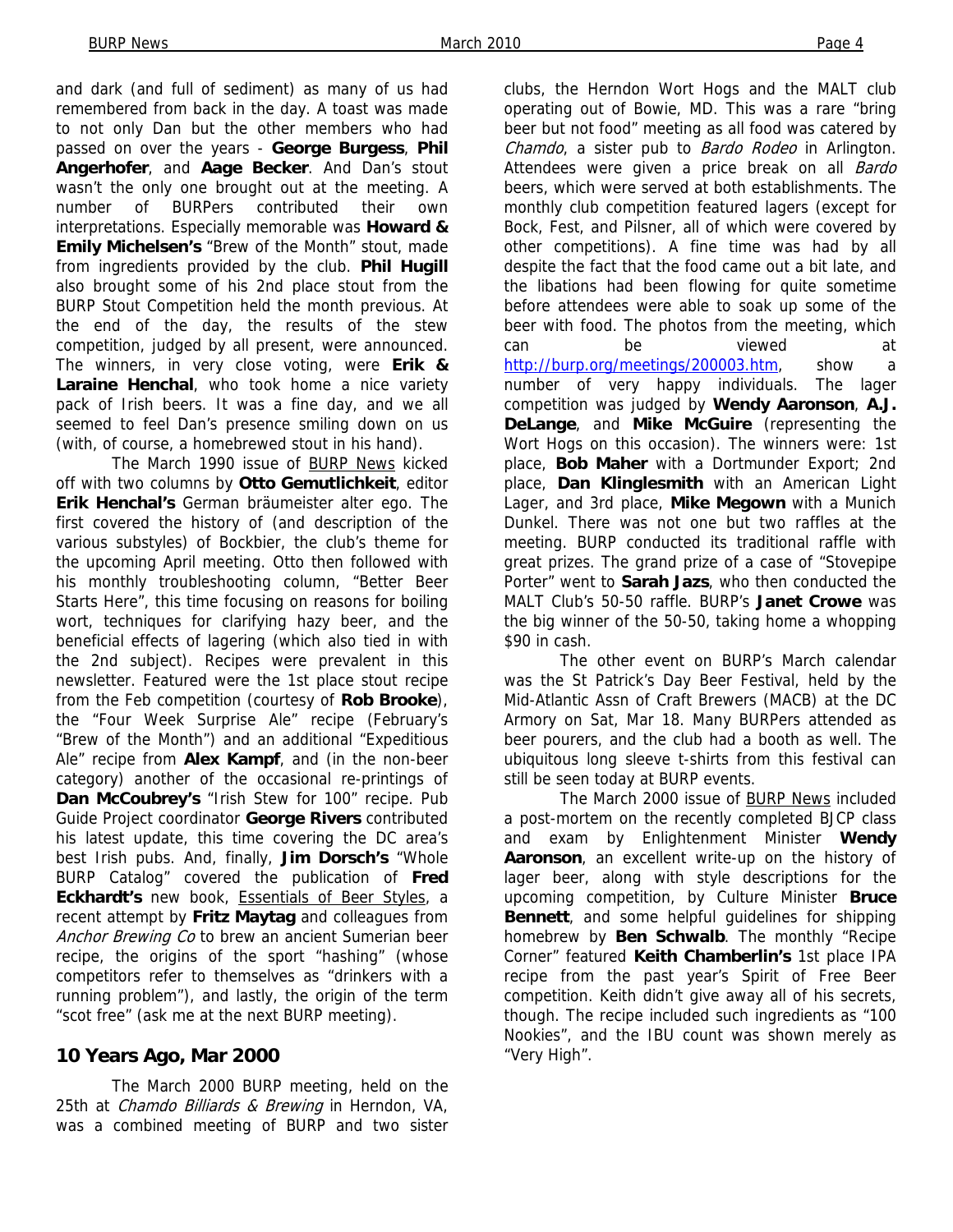#### **BURP Prosperity Report**

By Mark E. Hogenmiller Minister of Prosperity

 Thanks to all who participated in the January Raffle. As announced at the meeting all proceeds



(\$123) were donated by BURP to Oxfam America for the Haiti Earthquake Response. A small gesture, but hopefully it helps the recovery efforts.

 **Raffle News** - Starting in March, a \$30 gift certificate to MyLocal-Home-Brew-Shop

(www.MyLHBS.com) or Maryland Homebrew (www.marylandhomebrew.com) will be added as one of the Grand Prizes. Both of these establishments have always been ardent supporters of BURP so remember to show BURP support by patronizing them. And thanks to all those that contributed additional Raffle prizes at the February meeting.

 **Merchandise News**- We still have the following available: BURP Lapel Pins - \$3 BURP Titanium Bottle Openers (last a lifetime) - \$8.50 BURP Baseball Caps (Blue or Tan) - \$13.50 See me at the next meeting o purchase merchandise.

 Due to the sensitive nature of the Treasury reports and the newsletter being in the public domain, Treasury Reports are now posted to the BURP Website in the Members Only Document section.

 BURP members are reminded that all expense submissions must include details. Required details are date, exact amount, detailed item description, any special circumstances, and name of person to be reimbursed. Event coordinators should maintain a spreadsheet for their project. Correspondence can be sent to me at treasurer@burp.org.

#### **Hop Notes from the Li-Beery**

By Bill Ridgely, Minister of History

 I just received a new addition to the BURP li-beery, and it's available for any member who would like to check it out. The book Brewing With Wheat by Stan Hieronymous was just published by the Brewers Assn, and I received the li-beery copy a short time ago. The book is subtitled "The 'Wit' and 'Weizen' of World Wheat Beer Styles", but that only partly covers the contents. A lot of other wheat beer styles are also included - the rauchweizens of Bamberg (along with the more ancient grätzer smoked wheat beers), weisse beers of Berlin, gose beers of Leipzig (sort of a cross between witbiers and lambics, but with salt added), and, of course, American wheat beers. Each beer style's history is covered along with ingredients, techniques, and descriptions of commercial breweries producing the styles. Finally, some recipes are included for each style. The book is well written and very thorough.

 The most recent issue of Brew Your Own (Mar-Apr 2010) has arrived in the BURP li-beery. The contents are displayed online at http://byo.com/stories/issue/list/issues/269-marapr-2010. Several of the articles are available in full text on the site. Of particular interest with Spring approaching is a directory of suppliers of hop rhizomes. Now's the time to start thinking about planting hops for the 2010 season.

 I also recently received the latest issue of Zymurgy (Mar-Apr 2010). You can review the contents of the issue at http://www.homebrewersassociation.org/pages/zymu rgy/current-issue</u>. The theme of the issue is "Brewing" Outside the Box", and there are some very interesting articles on brewing with home-smoked malt (something near and dear to my heart), brewing with coffee, and brewing with spices (by prolific beer writer Randy Mosher). Jeff Renner, the brewer who "re-invented" the Classic American Pilsner style, also contributes a very interesting article about "pseudo decoction mashing" (i.e., giving your beers more depth and body without going through the lengthy decoction process). The "online extra" for this month is an interesting article on homebrewer/pro brewer collaborations, focusing on the collaborations between the Oregon Brew Crew homebrew club and Portland's Widmer Brothers Brewing Co.

 As always, if you would like a copy of any article from the publications above, just let me know. I'll make the copy for you and bring it to the next BURP meeting.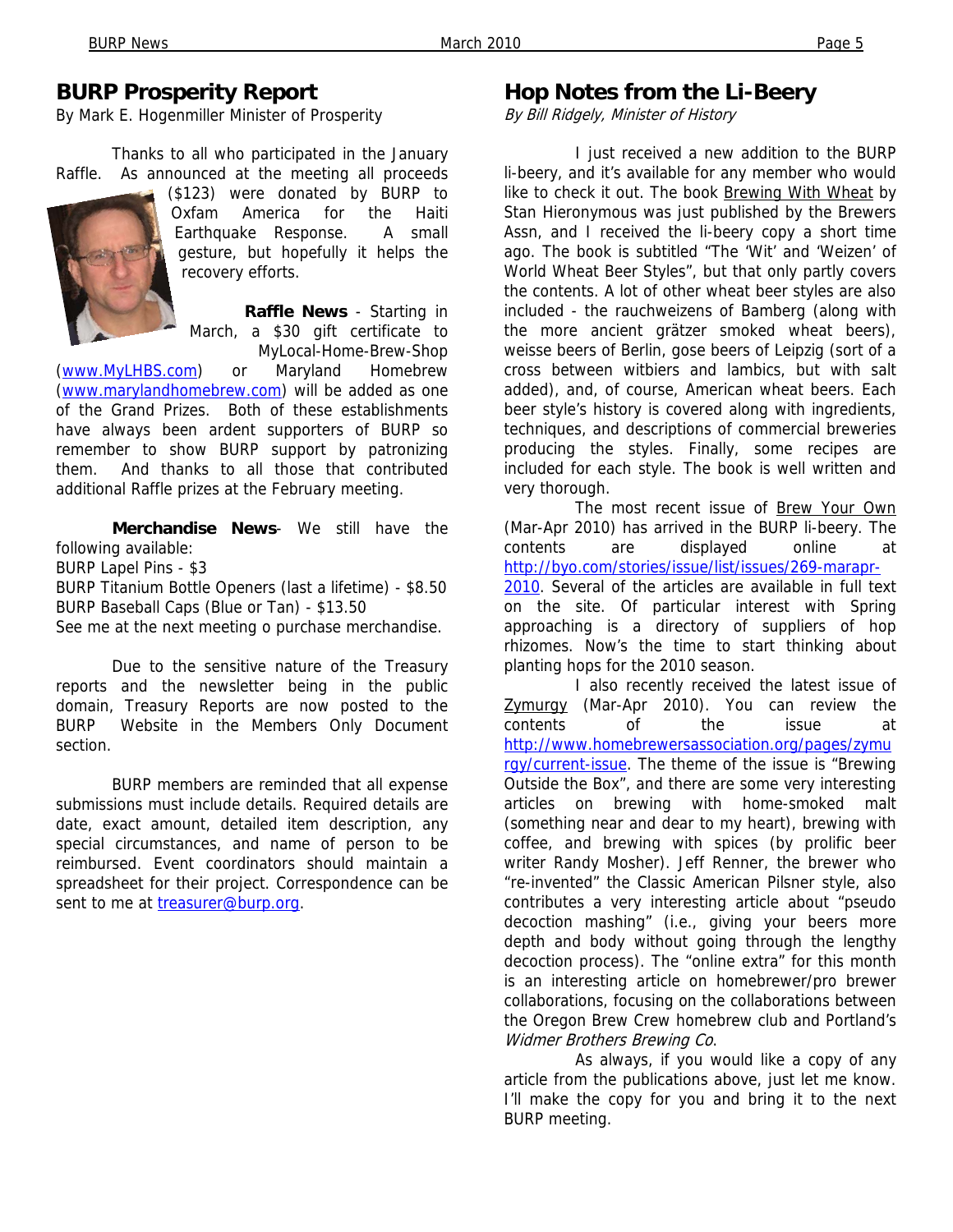The contents of the BURP li-beery are available anytime for your perusal at http://burp.burp.org/Default.aspx?tabid=414. If you would like a book loaned to you, just let me know, and it will be delivered to you at the next BURP meeting. And, as always, if there is a book that you feel should be added to the collection, please contact me.

 If you are planning to brew a specific beer style and need some guidance, I may be able to help you with an appropriate publication. My contact info (for articles, books, or recipes) can be found in the officer's box at the end of the issue.

Cheers, Bill

#### **Artz's Craft: Enlightenment Update**

By Tim Artz, Minister of Enlightenment

 My apologies for taking a brief hiatus for the Febrewary newsletter; I was busy traveling on my job. The duty was tough, but at least the locations were good: Portland, Seattle, San Diego, and Denver. It is good to have business in lands of good beer.

 How about all of that snow? I enjoyed hearing about folks using the down time to brew. Unfortunately, the weather knocked me out of commission by freezing and bursting the water supply to my brewery when we lost power for two and a half days. Instead of coming to the Febrewary BURP meeting, I spent time on my back in a crawl space looking up at a leaky pipe. I fixed the broken pipe, and am looking forward to getting beer in the tank as soon as possible!

 Coming soon, we have Lambic Blending with Dave Pyle. The group of attendees is set; all we need now is a date. As soon as the date is set with our kind and able hosts, I will get the word out. More attendees can still be added, but, again please, only sign up if you plan to put the learning to use in making your own blended sour beers.

 Next up is the Sake making team. I have a list of everyone who has expressed interest in this. The team will assemble to first have a discussion on how to make Sake. We will discuss the various processes that are out there, and then we will subsequently regroup to make a batch of Sake. The next step will be for each of the participants to make their own Sake. When our products are ready, we

will do a tasting to sample each others' wares and discuss what worked and what needs improvement. If all goes well, then we may do a tasting and discussion at a BURP meeting.

 Thanks to an idea from Jeanne Osborne, I will do a corny keg repair and maintenance session at an upcoming BURP meeting. I understand space is tight for the March meeting, so it won't be this month. I'll shoot for April. I will show how to break down a keg into its component parts and discuss what parts are replaceable, how to take things apart and clean and swap parts. If anyone has any keg repair or maintenance questions that they would like to have answered, please let me know and I will be sure to cover that during the session. I really appreciate getting ideas like this!!

 This gave me an idea that since there are so many beer engines out there, perhaps we have someone willing to do a future session on repair and maintenance of beer engines. Any volunteers??

 As always, all ideas for educational opportunities are enthusiastically received!

#### **From the Ministry of Culture**

By Wendy Aaronson and Colleen Cannon, Co-Ministers of Culture

A purpose of BURP monthly competitions is to encourage a brewer to advance their brewing skills



either by improving recipe formulation and technique based on objective feedback from score sheets or by experimenting with styles they have never brewed. A competition promotes education and the availability

of great tasting home-brewed beer at meetings.

 The Ft. Belvoir Community Center was a fantastic venue for the February competition. It had a large room next to the kitchen with lots of light and a large table with seating for sixteen. It was quite comfortable for our 2 panels of judges. Group 1 was led by **Bill Ridgely** and included **Jim Hanson**, **Howie Michelsen**, and **Len Valenti**. Group 2 was led by **Steve Marler** and included **Jeanne Osburn** and **Terri Fischer**. There were 16 entries in the American Ale Competition; nine pale ales, four amber ales, and three brown ales. Many thanks to the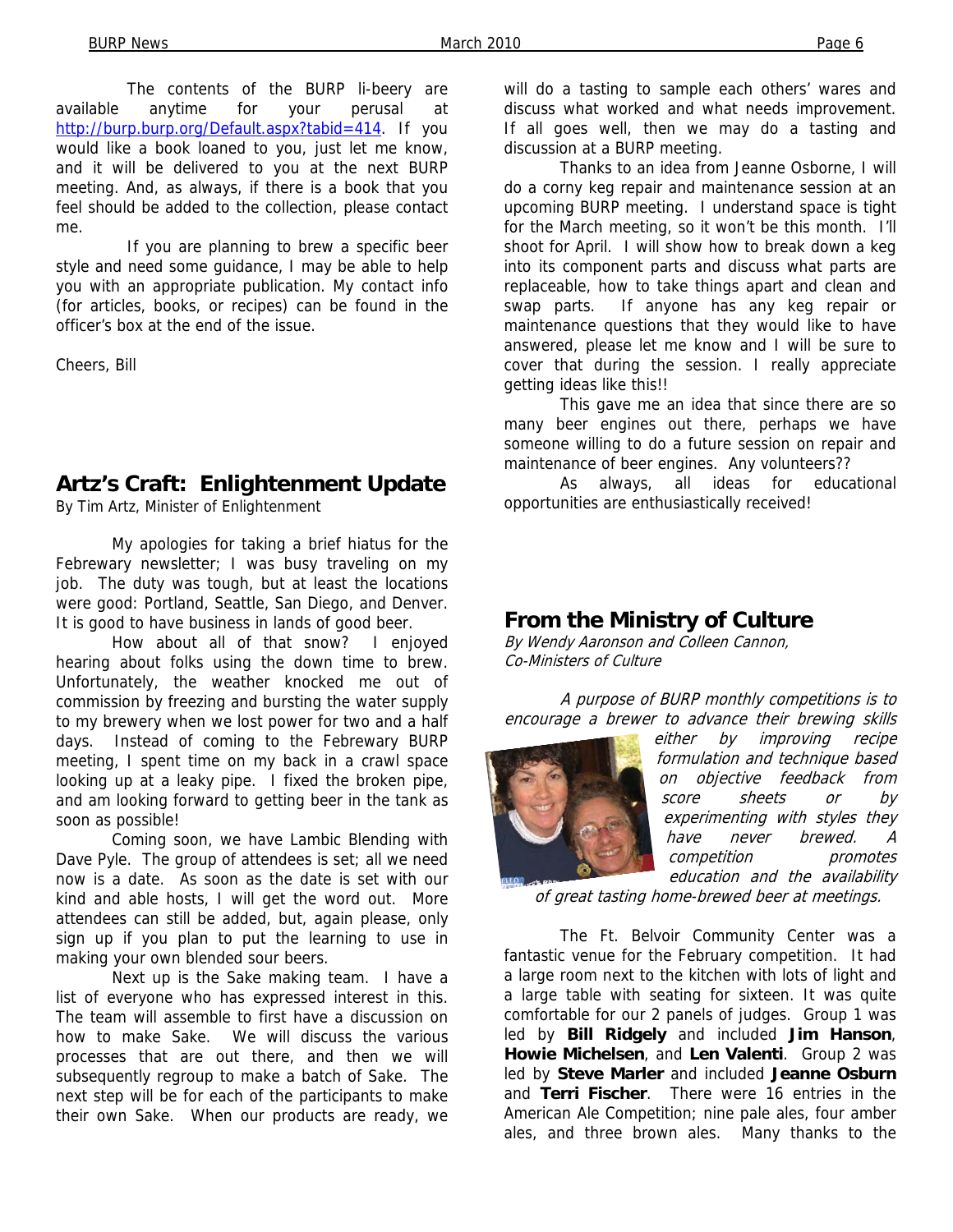entrants: **Mel Thompson, Mike McGuire, Robert Stevens, Team Aaronridge, Mike Horkan, Matt Pyle, Team Langlie, Chris Sowell, Scott Wise, Alan Hew**, and **Nick Dunasky** who all brewed excellent beers that made judging rather difficult. Beers brewed by Mel, Chris, Robert, and Team Langlie went to a Best of Show round, but Mel swept the category. He took first with his brown ale. This beer will represent BURP at the AHA club-only competition in April. He took second with the pale ale, and third with the amber. How does he do it? We told him that he has to share his secrets. So, elsewhere in this newsletter, look for a new column titled, **WTF? A Brewing Tip From Melo.** Many thanks to the outstanding panel of judges who spent a good part of the meeting with the competition. I'm glad they were rewarded with some of the best beers of the day.

 The March competition will be Stout (BJCP Cat 13) For style guidelines, see http://www.bjcp.org/2008styles/style13.php Also, you can view recipes at http://www.brewmonkey.com/recipes/recipesbycat.php?id=13 We will collect entries at the March meeting, but we will need to judge the beers at another time due to space constraints. This is always a popular competition and we will need judges. Judging will probably take place on a weekday evening. If interested in judging, please let us know.

 As stated in the February newsletter, we have a change in the schedule for April. We will still have the Extract beer competition. Any style is acceptable, but it can only be made with extract and specialty grain. This is a BOTY competition and the winner will represent BURP in the AHA Club-only competition in May. "Praise Hops" is a beer that highlights the aroma and flavor of a single hop variety. We will specify the hop variety and BURP will provide it to the brewers who will commit to entering their beer in the competition. We are moving the "Praise Hops" competition to October in order to distribute hops via the BURP Hop Buy in April, and give the brewers more time to formulate recipes and/or experiment with the specified hop style.

#### **Brewer of the Year (BOTY)**

 We think we have addressed all of the questions about how the divisions work for BOTY. The latest results leave **Mel Thompson** ahead of the pack with 17 BOTY points and **Joe Federico**

following with 4. **Alan Hew, Mike Horkan**, and **Team Langlie** have 2 points. Everyone else who has entered a beer has 1 point. Don't let Mel's lead after 2 competitions discourage you from competition. It is still early in the year.

#### **Spirit of Free Beer (SOFB)**

Planning for SOFB is in a very early phase. We are looking into a possible location now, and would like to hold it on May 15. We would like to organize a committee to manage prizes and we are also looking for someone who can promote the competition. If interested, please contact us.

#### **Winner's Circle - Winning Recipes from the Monthly Competition**

 Here is Mel's recipe for the English Mild (category 11a) that represented BURP at the AHA Club-only Competition

Recipe for 5.5 gallons

| Grain bill:          |      |
|----------------------|------|
| Mild malt            | 4.5# |
| Canada Malting       |      |
| 2-row pale           | 2.5# |
| Brown malt           | 4 იz |
| Belgian biscuit malt | 4 oz |
| Crystal 40           | 4 იz |
| Crystal 60           | 8 oz |
| Chocolate malt       | 7 פ  |
| Carafa               | 207  |
| Belgian Aromatic     | 4 იz |
| Belgian Special B    | 1 ດz |
|                      |      |

Hopping schedule: Perle - 8%aa .6 oz boil time: 60 minutes Willamette - 6%aa .5 oz boil time: 30 minutes

Fined with Irish moss in the kettle and gelatin in the keg.

Mashed at 154 F for 75 minutes

Yeast: White Labs 005

OG: 1.040 FG: 1.012 Alcohol: 3.7% by volume IBU's: 23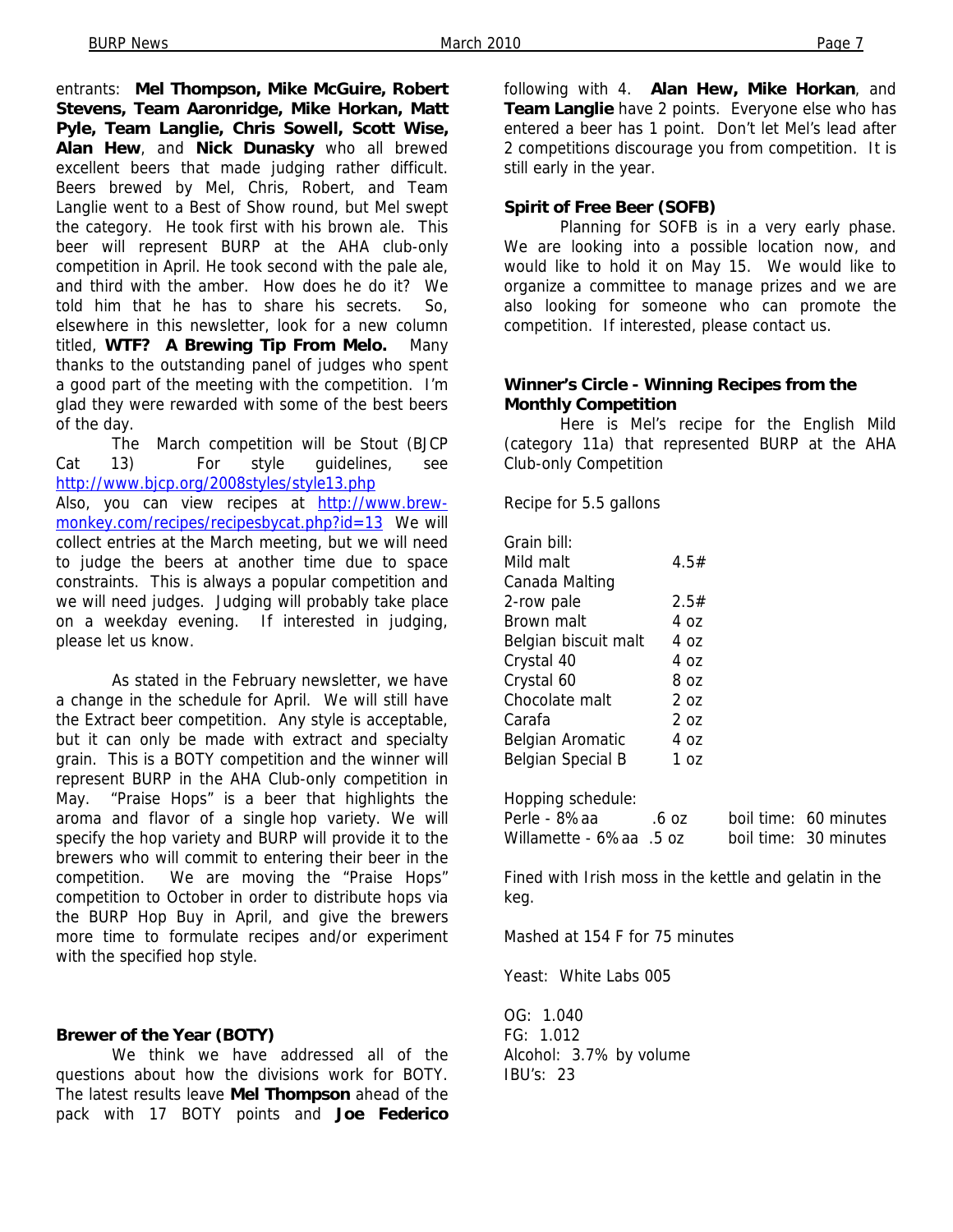#### **Steve Marler for AHA Governing Committee**

*By Steve Marler, Candidate* 

 As many of you know I am running for the American Homebrew Association's (AHA) Governing



Committee. I am seeking your support.

 I believe the future of the AHA will be dependent on answering the follow question: How is the AHA relevant to home brewers? All the home brewing information one could ask for is

available at the click of the mouse. There is a plethora of social networking platforms available to the home brewer. Where is the AHA's competitive advantage and how will the AHA provide value to its members? I believe this is the challenge for the AHA, and this challenge will continue to grow in the future.

 I do not pretend to have the answers to these questions, but I do have a few ideas for activities that the AHA could engage in that would provide value to its members:

- Work with Congress to pass legislations to make it easier and legal to ship home brew to competition.
- Modify the AHA National Competition web based software so that it could be used by home brew clubs for their competitions.
- Provide quarterly reports via email to members on AHA staff activities and the decisions and activities of the Governing Committee.
- A system should be set up so that AHA members can contact members of the Governing Committee via email to provide comments and suggestions.
- The life line of the home brewer is the home brew supply merchant, whether local or web based. The AHA could look into the feasibility of having sessions for the home brew supply merchant during the AHA National Conference. This would allow the merchant to hear about the latest and greatest products available, and provide an opportunity for networking between the suppliers and customers.

 I am running for the AHA Governing Committee in the hopes of bringing more transparency to the organization and to increase the value of the organization to its current members.

 If you are an AHA member, you can cast your vote on the AHA election page: http://www.homebrewersassociation.org/pages/com munity/news/show?title=vote-for-your-ahagoverning-committee. You can also become a fan of my candidacy on Facebook page: http://www.facebook.com/home.php?#!/pages/Steve -Marler-for-AHA-Governing-Committee/335104038158?ref=ts.

Thanks for your support, Steve

#### **Your BURP News**

By Larry Koch, Minister of Truth

As you can see by this edition of BURP News my artistic skills have taken a giant leap forward. The

problem is I only have pictures of BURP officers (and one of Mel's yeast). I need pictures of you (preferably with a beer) to add character and diversity to this publication. Pictures of yourself, your brewery, your beer travels, your good friend's beer

refrigerator… Let's see some pictures.

Originally I thought this was going to be a very short issue. As it turned out, this issue is jam packed with good stuff from you.